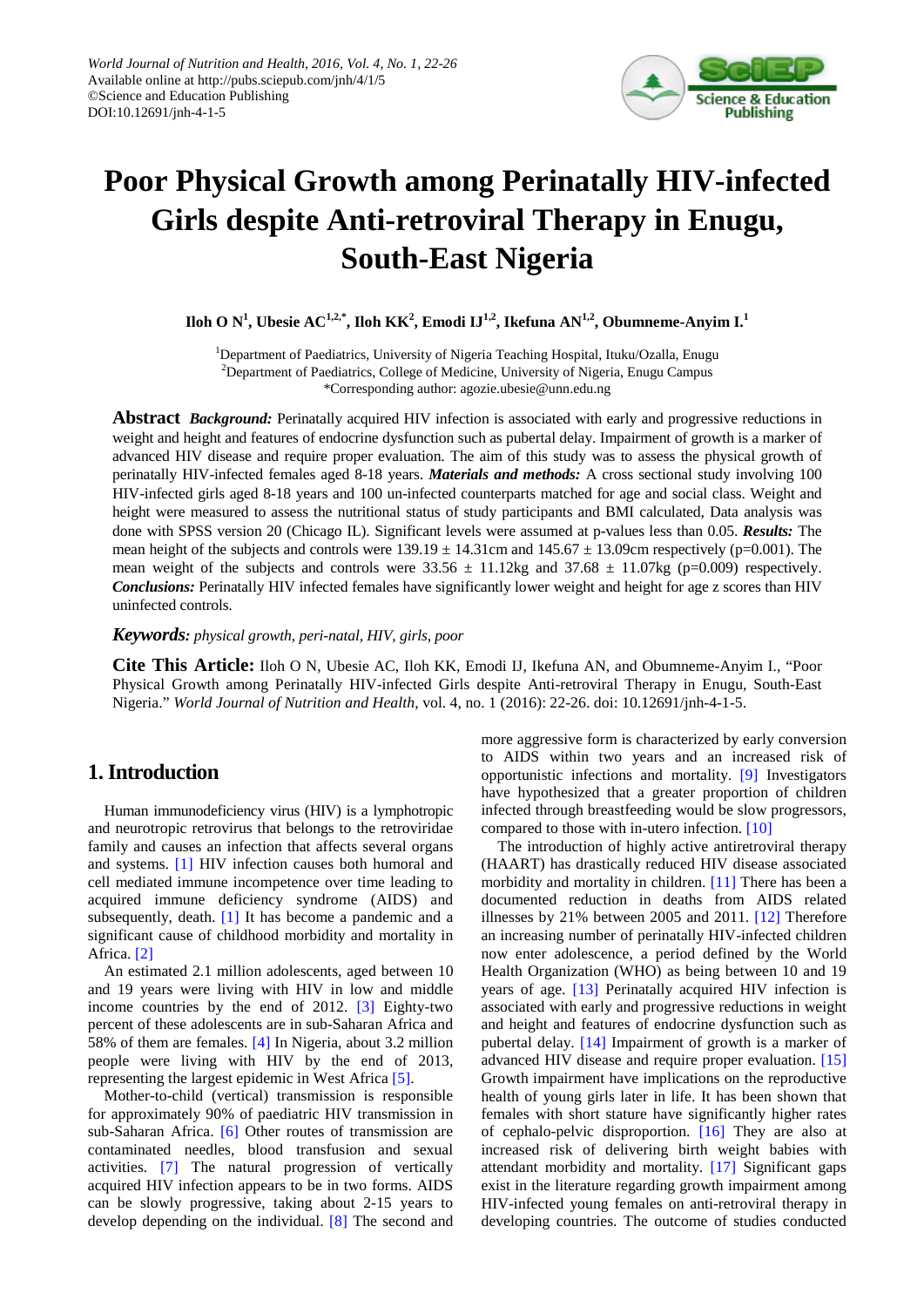in developed countries may not be applicable to developing countries because of underlying poverty and malnutrition. [\[18,19\]](#page-4-17) This led to the hypothesis that the magnitude of impairment of physical growth among HIV infected young females may be worse in resource limited countries like Nigeria. This study therefore, sought to assess the physical growth of perinatally HIV-infected females aged 8-18 years in Enugu, South-East Nigeria.

# **2. Materials and Methods**

### **2.1. Study Site and Design**

The study was carried out in the Paediatric HIV clinic of the University of Nigeria Teaching Hospital, Ituku/Ozalla, Enugu, Nigeria. It was cross sectional and descriptive, done over a period of six months (between August 2014 and January 2015). The study subjects were HIV-infected females aged eight to eighteen years. Perinatal HIV diagnosis was made in our subjects if DNA PCR for children below 18 months or ELISA for those above 18 months were positive and the mothers HIV positive at the time of delivery. Other routes of transmission must have been excluded. The controls were HIV-uninfected females who were matched for age and social class and without chronic diseases such as sickle cell anemia, chronic kidney disease or asthma attending the children outpatient clinic. The social class was assigned to the subjects and controls using social classification system as proposed by Oyedeji. [\[20\]](#page-4-18) This classification uses maternal and paternal highest education attainment and occupation.

#### **2.2. Sample Size Determination**

The sample size was calculated using the formular [\[21\]](#page-4-19)

$$
N{=}\frac{z^2pq}{d^2}
$$

Where  $N =$  the uncorrected sample size estimate for an infinite population

 $z = 1.96$  standard normal deviate

 $p =$  the proportion in the target population estimated to have a particular characteristic. If there is no reasonable estimate then 50% is used (i.e. 0.5)

 $q = 1.0-p$ 

 $d =$  the desired precision or tolerable error (taken as 0.05)

$$
N = \frac{(1.96)^{2} \times (0.5) \times (0.5)}{(0.05)^{2}}
$$

$$
N = \frac{3.84 \times 0.5 \times 0.5}{0.0025}
$$

$$
N = 384.
$$

However, since the sample was drawn from a finite population of HIV infected adolescents numbering less than 10,000 a second formula correcting the sample size for a finite population was used thus:

$$
Nf = \frac{n}{1 + (n / N)}
$$

Where  $nf = Sample size for a finite population$  $n =$  desired sample size for a population more than 10,000  $N =$ The estimate of the population size which in this case is the total number of HIV infected females aged 8-18 years in UNTH Enugu and was approximately 135.

Hence

$$
nf = \frac{384}{1 + (384/135)}
$$
  
nf = 100

The minimum sample size was thus 100.

#### **2.3. Sampling Method**

The WHO clinical staging was based on the WHO case definitions for HIV surveillance and clinical staging in children. [\[22\]](#page-4-20) Standardized clinical parameters based solely on patient clinical features were used to sort patients from stage 1 (asymptomatic) to stage 4 (AIDS). [\[22\]](#page-4-20) Patients were assigned a particular stage if they presented with at least one clinical condition in that stage's criteria. [\[22\]](#page-4-20) CDC immunological classification was categorized from stage 1 to stage 4 based on the immunological classification for HIV related disease in adults and children using absolute CD4+ T- lymphocyte counts.22 Stage 1 represented CD4 cell count of >500cells/µl, stage 2 represented CD4 cell count of 200 -349 cells/µl while stage 3 represented CD4 cell count of 350- 499cell/ $\mu$ l and stage  $4 < 200$ cells/ $\mu$ l. [\[22\]](#page-4-20)

The HIV-uninfected females (controls) were enrolled from the Children Outpatient Clinic after informed consent from caregivers and assent from the controls were obtained. HIV counselling and testing (HCT), was offered to the controls according to the National algorithm. The determine  $^{TM}$  HIV1/2 (Alere) rapid test kit (100%) sensitivity and specificity 97.8%) was used to test for HIV antibody.[133] An initial positive test was followed by one confirmatory test (Uniglod with a sensitivity of 100% and specificity of 99.7%) to confirm the HIV status of the child. A second negative test was then followed by a third tie-breaker, stat-pak (sensitivity of 100% and specificity of 100%) to confirm the HIV status of the child. Post-test counseling was done and those confirmed to be HIV positive were referred to the paediatric HIV clinic for further evaluation and treatment. The HIV negative controls on the other hand were subsequently enrolled and matched for age and social class with the subjects.

Growth parameters (weight and height) were measured by the researchers to assess the nutritional status of both subjects and controls. Participants stood erect wearing only light clothing and leaning on nothing while their weight was recorded on a battery-powered digital scale to the nearest 0.1kg (Seca, Inc, Columbia, MD, USA). The scale was reset to zero after every ten measurements. Height measurements were taken using a stadiometer (Seca Inc, Columbia, MD, USA) with the participants standing erect, without shoes, heels together and back as straight as possible. The heels, buttocks, shoulders and back of the head were touching the wall. The eye-ear plane was perpendicular to the wall while the head piece was moved down to touch the child's head.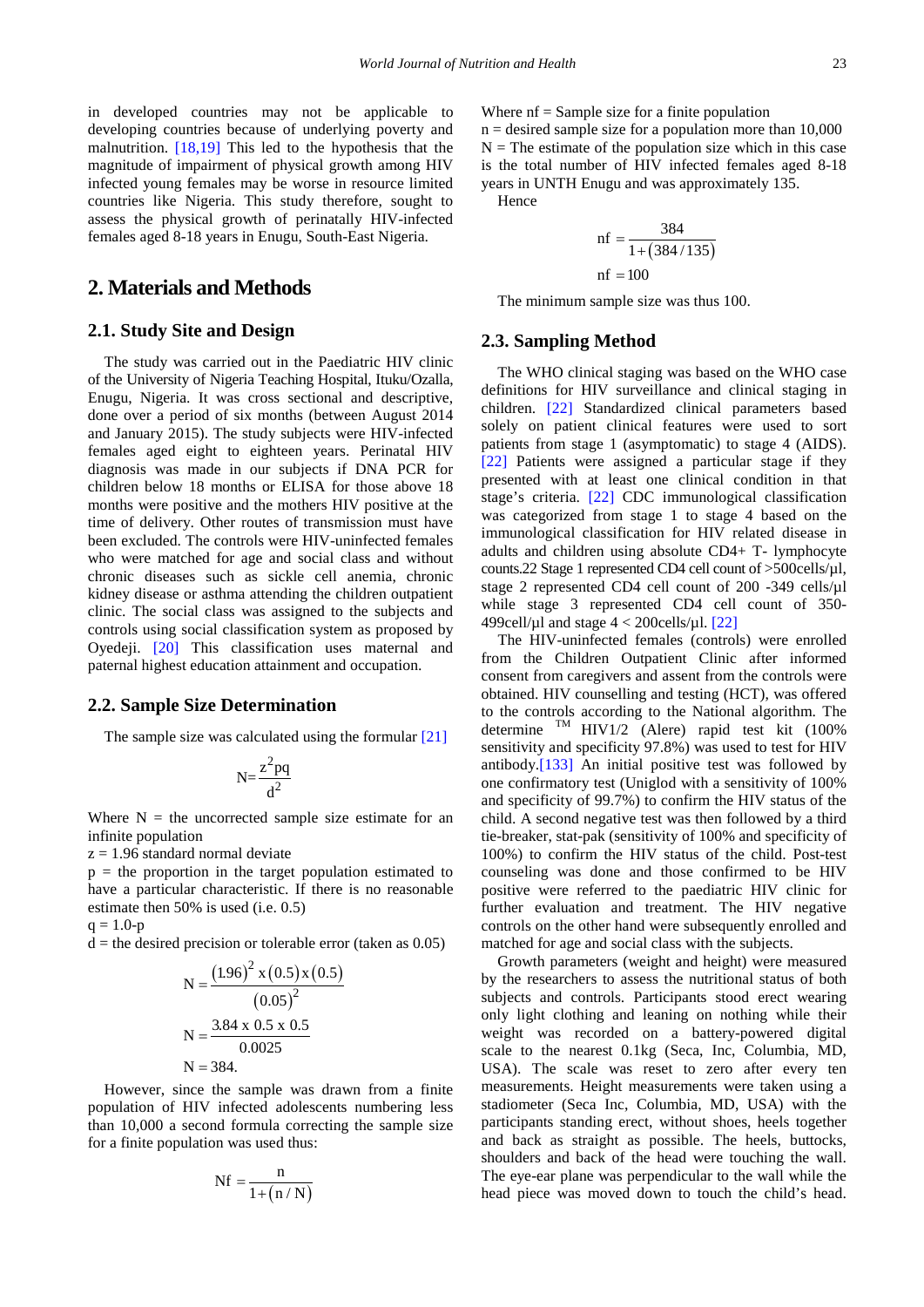The measurements were then recorded to the nearest 0.1cm.

Body Mass Index (BMI) or Quetelets index for age was calculated using the formula. [\[23\]](#page-4-21)

$$
BMI = \frac{Weight in kilograms}{(Height)^2 in metres}
$$

Z scores were then derived for the weight, height and BMI for age and compared with the WHO 2007 reference values. [\[24\]](#page-4-22) Acute malnutrition (wasting) was defined as weight-for-length/height and BMI Z scores <‐2 while chronic malnutrition (stunting) was defined as HAZ<‐2 [\[24\].](#page-4-22)

#### **2.4. Ethical Approval**

Ethical approval was obtained from the Health Research and Ethics Committee of UNTH.

## **2.5. Consent/Assent**

Details of the study were explained to each study participant and their parents/guardians. Participants were enrolled if consent was obtained from their parents/guardians and assent obtained from the child.

#### **2.6. Data Analysis**

Data were analyzed using the Statistical Package for Social Sciences (SPSS) version 18 for windows. Frequencies, percentages, means and standard deviations were generated for categorical and continuous variables. Means of continuous variables (age, height, weight and BMI). All tests were two-tailed and significant p values were set at less than 0.05.

# **3. Results**

Two hundred females were enrolled (100 HIV infected subjects and 100 HIV uninfected controls). They were aged 8 -17 years. The mean age of the subjects at study enrolment was  $11.3 \pm 2.3$  years. The mean at HIV diagnosis among the subjects was  $6.1 \pm 3$  years. Eighty-six of the subjects (86%) were on HAART and the mean duration on HAART was  $4.7 \pm 2$  years.. Eighty-six of the subjects (86%) and 86 controls (86%) respectively were in the upper socio economic class while 14 (14%) were in the lower socio economic class.

[Table 1](#page-2-0) shows a comparison of the mean anthropometric values of the subjects and controls. The mean height of the subjects and controls were  $139.19 \pm 14.31$ cm and  $145.67 \pm$ 13.09cm respectively (t=3.343, df=1, p=0.001). The mean weight of the subjects and controls were  $33.56 \pm 11.12$ kg and  $37.68 \pm 11.07$ kg (t=2.621, df=1, p=0.009) respectively.

Seventeen subjects (17%) compared to 4 controls (4%) were stunted ( $p = 0.003$ ). Twelve subjects (12%) compared to 9 controls (9%) had under-nutrition while six subjects (6%) and 14 controls (14%) were overweight/obese ( $p =$ 0.151) as shown in [Table 2.](#page-2-1)

[Table 3](#page-3-0) compares the weight and height z-scores of subjects based on their HAART, clinical and immunologic status. There was no significant difference in the mean height z score between the subjects on HAART and those who were not on HAART ( $p = 0.38$ ). Similarly, the weight z score did not differ significantly between those on HAART and those not on HAART ( $p = 0.39$ ). WHO clinical stage assessment done in the course of the study revealed that all subjects were in either clinical stage 1 or 2, having been on HAART for a mean duration of  $4.7 \pm 2$ years. There was no significant difference in height z scores of the subjects ( $p = 0.52$ ,  $p = 0.26$ ) on comparison of clinical and immunologic stages.

<span id="page-2-0"></span>

| Variables                              | Subjects<br>$Mean \pm SD$ | Controls<br>$Mean \pm SD$ |       | p value     |
|----------------------------------------|---------------------------|---------------------------|-------|-------------|
| Height(cm)                             | $139.19 + 14.31$          | $145.67 + 13.09$          | 3.343 | 0.001       |
| Weight(kg)                             | $33.56 + 11.12$           | $37.68 + 11.07$           | 2.621 | 0.009       |
| BMI(kg/m <sup>2</sup> )                | $16.92 + 2.92$            | $17.44 + 3.45$            | 1.143 | 0.254       |
| Height for age $Z$ – score             | $-0.94 \pm 1.38$          | $0.01 + 1.13$             | 5.293 | ${}< 0.001$ |
| Weight for age $Z$ – score             | $-0.94 + 1.48$            | $-0.29 + 1.07$            | 3.574 | ${}< 0.001$ |
| BMI for age $Z - \text{score}(kg/m^2)$ | $-0.63 \pm 1.59$          | $-0.42 + 1.22$            | 1.037 | 0.301       |

**Table 1. Comparison of the anthropometric measurements of subjects and controls**

cm=centimeter,  $kg = kilogram$ ,  $SD = standard deviation$ . BMI = body mass index.

| Table 2. Proportion of subjects and controls with acute and chronic malnutrition |  |  |  |  |
|----------------------------------------------------------------------------------|--|--|--|--|
|----------------------------------------------------------------------------------|--|--|--|--|

<span id="page-2-1"></span>

|                             | Subjects   | Controls   |          |         |
|-----------------------------|------------|------------|----------|---------|
|                             | $n$ (%)    | $n$ (%)    |          | P value |
| <b>Chronic malnutrition</b> |            |            |          |         |
| Stunted                     | 17 (17%)   | 4(4%)      | 8.99     | 0.003   |
| Normal                      | 83 (83%)   | 96 (96%)   |          |         |
| Total                       | 100 (100%) | 100 (100%) |          |         |
| <b>Acute malnutrition</b>   |            |            | z-score  |         |
| Undernourished              | 12(12%)    | 9(9%)      | 0.692    | 0.490   |
| Normal Weight               | 82 (82%)   | 77 (77%)   | 0.876    | 0.379   |
| Overweight/obese            | 6(6%)      | 14 (14%)   | $-1.886$ | 0.059   |
| Total                       | 100 (100%) | 100 (100%) |          |         |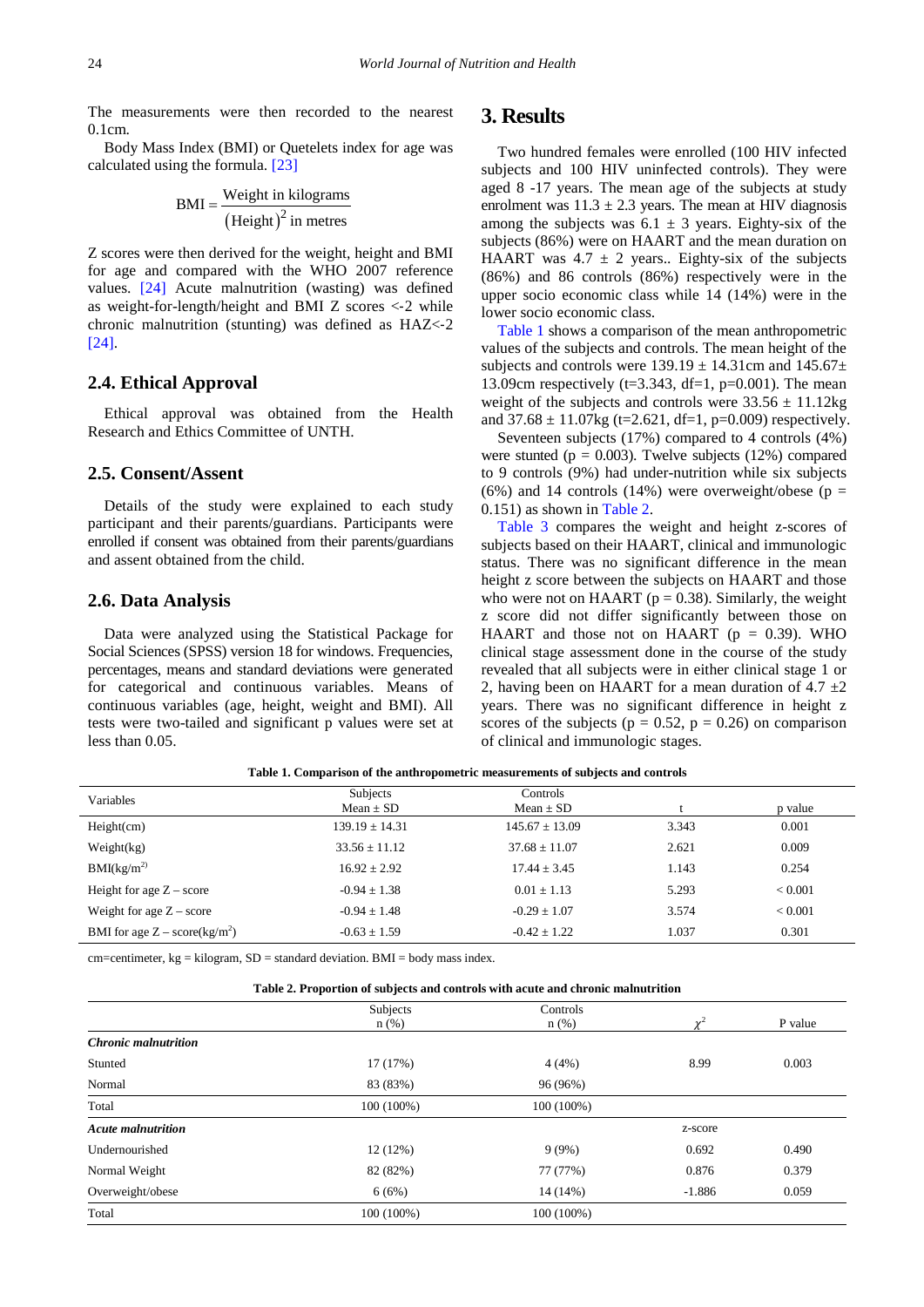<span id="page-3-0"></span>

| <b>Parameters</b>     | <b>Number of subjects</b> | <b>Height z-score</b> | p-value | Weight z-score | p-value |
|-----------------------|---------------------------|-----------------------|---------|----------------|---------|
| <b>HAART</b>          |                           |                       |         |                |         |
| Yes                   | 86                        | $-0.89$               | 0.38    | $-0.89$        | 0.39    |
| No                    | 14                        | $-1.24$               |         | $-1.26$        |         |
| WHO clinical staging  |                           |                       |         |                |         |
| I                     | 75                        | $-0.80$               | 0.52    | $-0.70$        | 0.17    |
| П                     | 18                        | $-1.03$               |         | $-1.21$        |         |
| Immunological staging |                           |                       |         |                |         |
| $<$ 200               | 19                        | $-1.19$               | 0.26    | $-1.53$        | 0.14    |
| $200 - 349$           | 21                        | $-1.24$               |         | $-0.85$        |         |
| 350 - 499             | 19                        | $-1.05$               |         | $-1.15$        |         |
| $\geq$ 500            | 41                        | $-0.61$               |         | $-0.61$        |         |

**Table 3. Height and weight z-scores of the subjects according to their HAART, clinical and immunological parameters**

## **4. Discussion**

This study assessed the physical growth and sexual maturation of perinatally HIV-infected females (subjects) compared to HIV-uninfected controls. It was observed that the subjects weighed less (p=0.009) and were shorter  $(p=0.001)$  than the controls. The negative effects of HIV disease on physical growth have been documented. Possible explanations for this effect include secondary infections and HIV induced immune dysfunction leading to increased protein catabolism and diversion of energy away from growth. [\[25,26\]](#page-4-23) The reduced height and weight of the subjects in the index study compared well with observations by Anyabolu *et al* [\[27\]](#page-4-24) among HIV infected children in Nigeria. Lower height and weight among perinatally HIV infected females were also observed by Ferrand and colleagues [\[28\]](#page-4-25) and Mbwile [\[29\]](#page-4-26) in different African countries and across eight countries in Europe. [\[30\]](#page-4-27) The similarity in the observations across different countries and continents shows that HIV affects height and weight irrespective of ethnic origin and technological advancement.

However, there was no significant difference in the proportion of subjects and controls that had various forms of acute malnutrition. This is in spite of the subjects having significant lower mean weight for age z-scores. This observation can be explained by higher proportion of controls than subjects being overweight/obese: an observation, which showed a trend but failed to achieve statistical significance. Conversely, a significant proportion of the subjects compared to controls were stunted. This suggests that the negative effects of HIV on stunting may not be compensated by the use of HAART. Stunting is a reflection of poor linear growth and might be the only manifestation of chronic HIV infection in an otherwise seemingly healthy adolescent. [\[31\]](#page-4-28) A recent study of perinatally HIV-infected Asian adolescents older than 18 years at their last clinic visit revealed that as high as 30% of the adolescents were still stunted. The study noted that half of the adolescents who were stunted at antiretroviral therapy initiation remained stunted over time. [\[32\]](#page-4-29) It has been shown that children who began anti-retroviral therapy in later childhood are typically unable to regain their height potential. [\[33\]](#page-4-30) The mean duration of HAART among the subjects in this study was  $4.7 \pm 2$  years, suggesting late initiation of treatment in our population of HIV-infected children.

Expectedly, there was no difference in the mean BMI zscores of the subjects and controls  $(p=0.254)$ . This is because, the subjects were significantly more stunted and weighed less than the controls. Mbwile [\[29\]](#page-4-26) in Tanzania on the contrary observed lower BMI Z scores in subjects than controls. However, the controls in the Tanzanian study were not matched for socio economic classes with the subjects. This may have resulted in selection bias for nutritionally advantaged controls from higher socio-economic class.

There was no significant difference in the height z score between the subjects on HAART and those who were not  $(p = 0.38)$ . Similarly, the weight z score did not differ significantly between those on HAART and those not on HAART ( $p = 0.39$ ). This could partly be explained by the fact that 86% of the study subjects were on HAART while only 14% were not on HAART. WHO clinical stage assessment done in the course of the study revealed that all subjects were in either clinical stage 1 and 2 having been on HAART for a mean duration of  $4.7 \pm 2$  years. There was no significant difference in height z scores of the subjects' clinical and immunologic stages. Similarly there was no significant difference in weight z scores of subjects according to their clinical and immunologic stages. The relatively long duration of HAART among this cohort of client (mean duration of  $4.7 \pm 2$  years) connotes sufficient time for not just improvement in the clinical staging but also for catch up growth.

# **5. Conclusions**

Perinatally HIV infected females had significantly lower weight and height for age z scores than HIV uninfected counterparts. A higher proportion of the subjects than controls were also stunted. However, there was no significant difference in the anthropometric parameters of subjects based on their HAART, clinical and immunologic status. The effect of HIV on linear growth may persist despite anti-retroviral therapy.

## **Acknowledgements**

We acknowledge the children who participated in this study and their families.